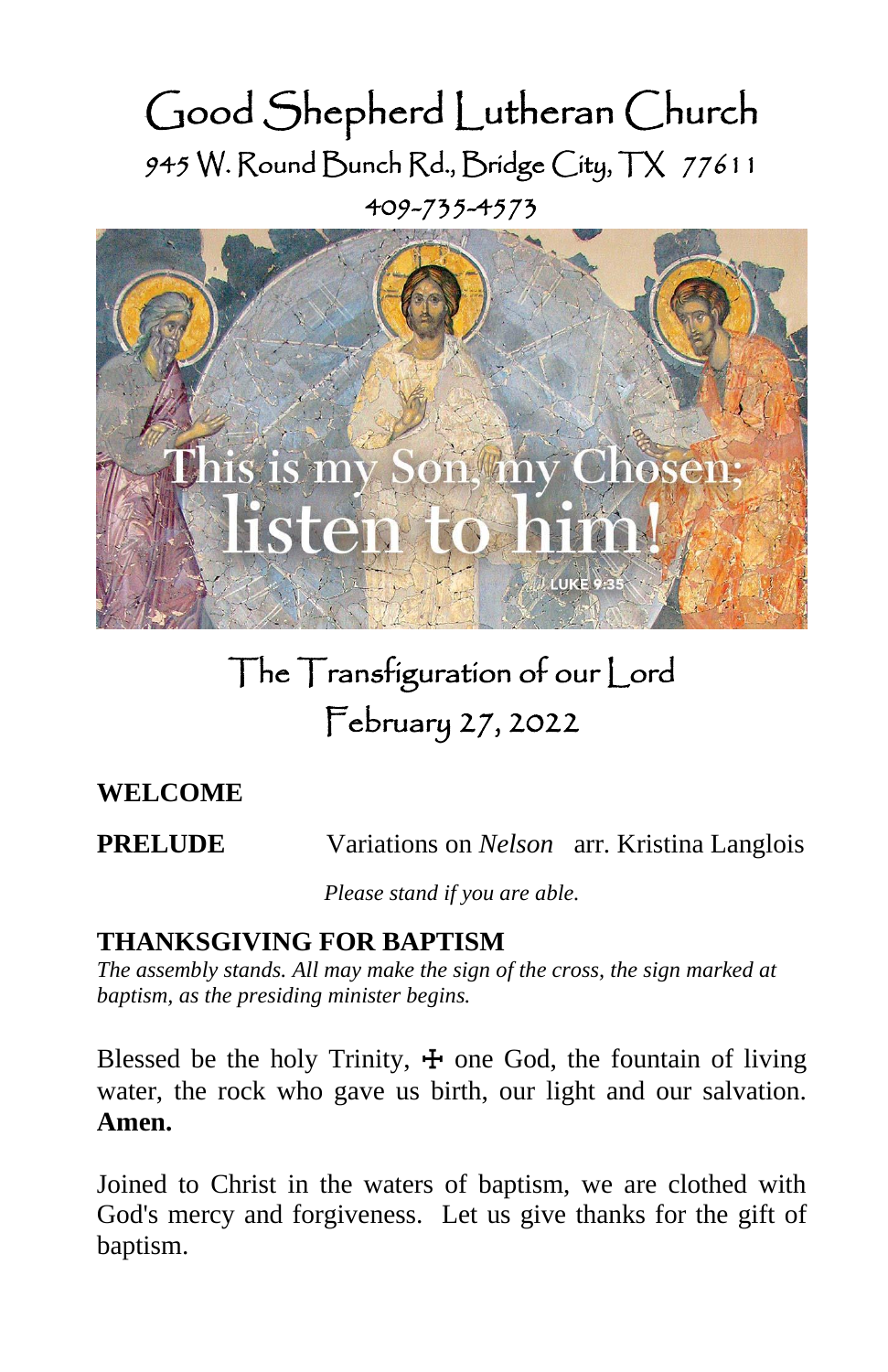*Water may be poured into the font as the presiding minister gives thanks.*

We give you thanks, O God, for in the beginning your Spirit moved over the waters and by your Word you created the world, calling forth life in which you took delight. Through the waters of the flood you delivered Noah and his family. Through the sea you led your people Israel from slavery into freedom. At the river your Son was baptized by John and anointed with the Holy Spirit. By water and your Word you claim us as daughters and sons, making us heirs of your promise and servants of all.

**We praise you for the gift of water that sustains life, and above all we praise you for the gift of new life in Jesus Christ. Shower us with your Spirit, and renew our lives with your forgiveness, grace, and love. To you be given honor and praise through Jesus Christ our Lord in the unity of the Holy Spirit, now and forever**. **Amen.** 

```
GATHERING HYMN "Arise, Your Light Has Come"
```
**ELW 314**

# **GREETING**

The grace of our Lord Jesus Christ, the love of God and the communion of the Holy Spirit be with you all. **And also with you.**

**HYMN OF PRAISE,** *Glory to God* **ACS S709**

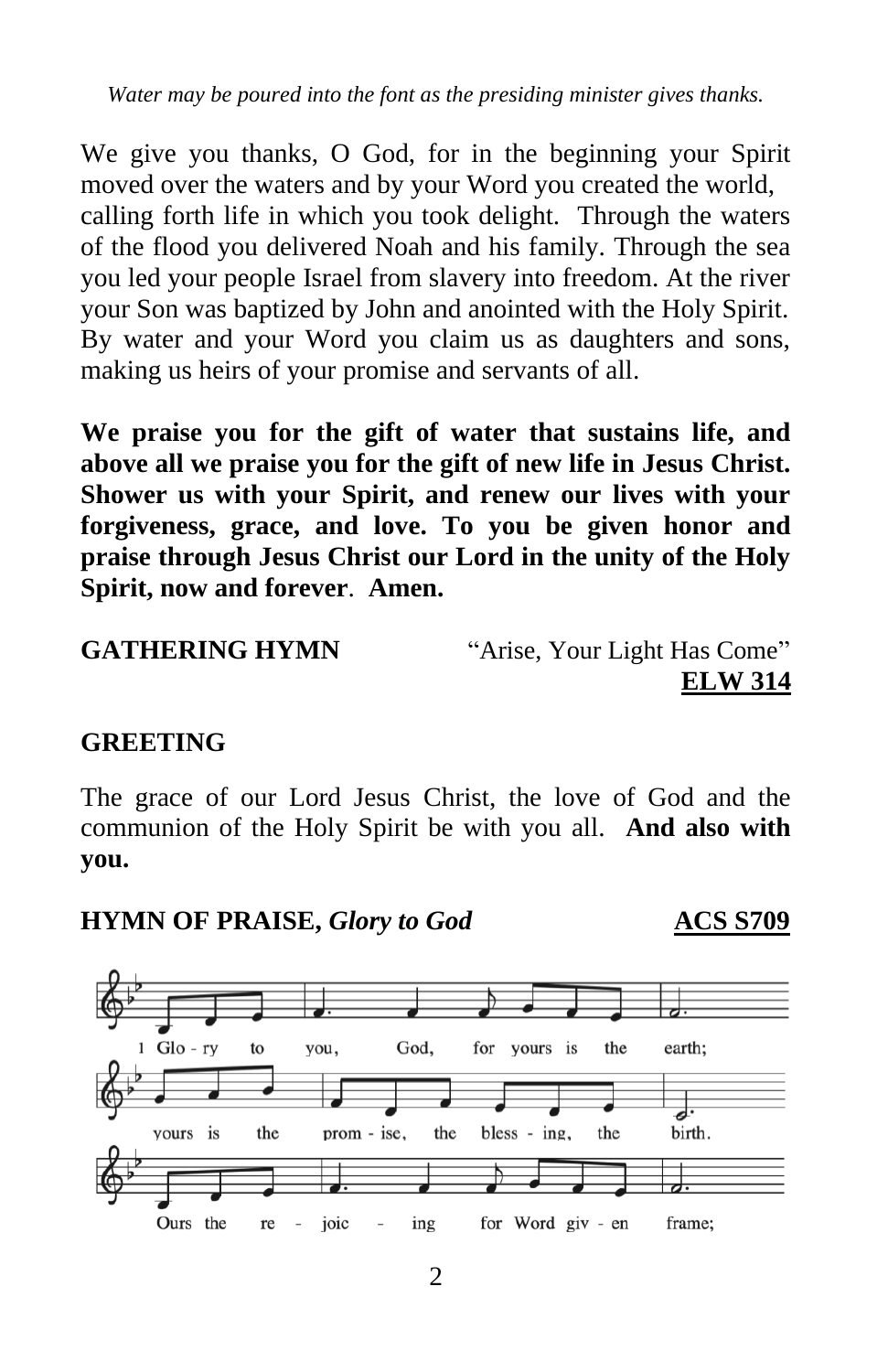

#### **PRAYER OF THE DAY**

Let us pray. Holy God, mighty and immortal, you are beyond our knowing, yet we see your glory in the face of Jesus Christ. **Transform us into the likeness of your Son, who renewed our humanity so that we may share in his divinity, Jesus Christ our Lord, who lives and reigns with you and the Holy Spirit, one God, now and forever. Amen.**

*Please be seated.*

#### **FIRST LESSON Exodus 34:29-35**

<sup>29</sup>Moses came down from Mount Sinai. As he came down from the mountain with the two tablets of the covenant in his hand, Moses did not know that the skin of his face shone because he had been talking with God. <sup>30</sup>When Aaron and all the Israelites saw Moses, the skin of his face was shining, and they were afraid to come near him. 31But Moses called to them; and Aaron and all the leaders of the congregation returned to him, and Moses spoke with them. <sup>32</sup>Afterward all the Israelites came near, and he gave them in commandment all that the LORD had spoken with him on Mount Sinai. 33When Moses had finished speaking with them, he put a veil on his face; 34but whenever Moses went in before the LORD to speak with him, he would take the veil off, until he came out; and when he came out, and told the Israelites what he had been commanded, <sup>35</sup>the Israelites would see the face of Moses,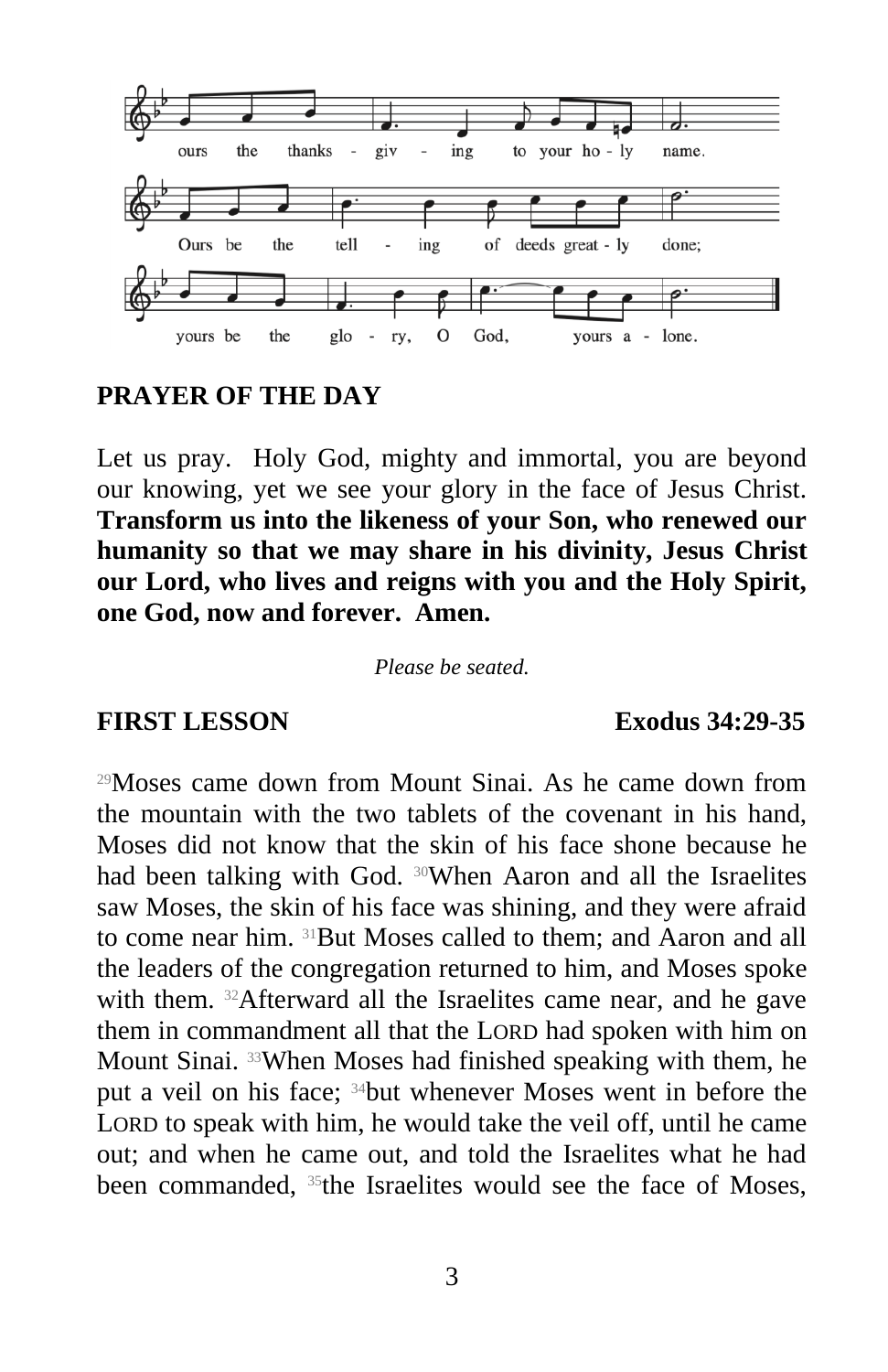that the skin of his face was shining; and Moses would put the veil on his face again, until he went in to speak with him.

Word of God, word of life. **Thanks be to God.**

#### **PSALM 99**

*Worshipers are invited to sing the refrain as indicated below. The cantor will sing the psalm text.*



*The Lord is king; let the people tremble. He is enthroned upon the cherubim; let the earth shake. The Lord is great in Zion; he is high above all people. Let them confess his name which is great and awesome; he is the Holy one. O mighty King, lover of justice, you have established equity; you have executed justice and righteousness in Jacob. REFRAIN*

*Proclaim the greatness of the Lord our God, and fall down before his footstool; he is the Holy One. Moses and Aaron among his priests, and Samuel among those who call upon his name, they called upon the Lord and he answered them. He spoke to them out of the pillar of cloud; they kept his testimonies and the decree that he gave them. O Lord our God, you answered them indeed; you were a God who forgave them, yet punished them for their evil deeds. Proclaim the greatness of the Lord our God, and worship him upon his holy hill; for the Lord God is the Holy One. REFRAIN*

# **SECOND LESSON II Corinthians 3:12-4:2**

 $12$ Since, then, we have such a hope, we act with great boldness, <sup>13</sup>not like Moses, who put a veil over his face to keep the people of Israel from gazing at the end of the glory that was being set aside. 14But their minds were hardened. Indeed, to this very day, when they hear the reading of the old covenant, that same veil is still there, since only in Christ is it set aside. 15Indeed, to this very day whenever Moses is read, a veil lies over their minds; 16but when one turns to the Lord, the veil is removed.  $17$ Now the Lord is the Spirit, and where the Spirit of the Lord is, there is freedom. <sup>18</sup>And all of us, with unveiled faces, seeing the glory of the Lord as though reflected in a mirror, are being transformed into the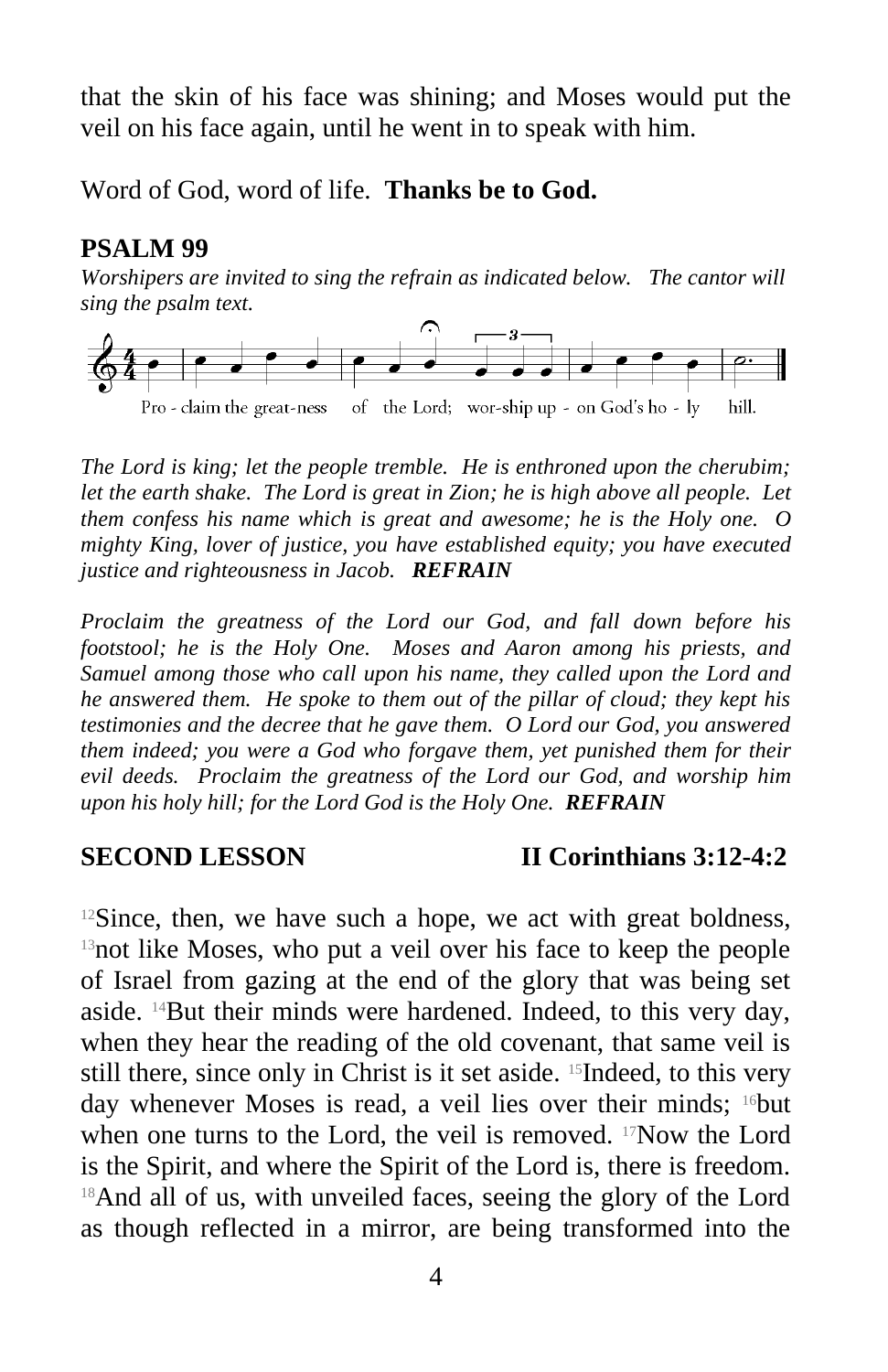same image from one degree of glory to another; for this comes from the Lord, the Spirit.

4:1Therefore, since it is by God's mercy that we are engaged in this ministry, we do not lose heart. 2We have renounced the shameful things that one hides; we refuse to practice cunning or to falsify God's word; but by the open statement of the truth we commend ourselves to the conscience of everyone in the sight of God.

Word of God, word of life. **Thanks be to God.**

### **GOSPEL ACCLAMATION**

*Please stand if you are able. All worshipers will sing the alleluia; the choir will sing the verse.*



*This is my Son, my Chosen; listen to him!*

**GOSPEL Luke 9:28-36**

The holy gospel according to Luke. **Glory to you, O Lord.**

<sup>28</sup>Now about eight days after these sayings Jesus took with him Peter and John and James, and went up on the mountain to pray. <sup>29</sup>And while he was praying, the appearance of his face changed, and his clothes became dazzling white. <sup>30</sup>Suddenly they saw two men, Moses and Elijah, talking to him. 31They appeared in glory and were speaking of his departure, which he was about to accomplish at Jerusalem. 32Now Peter and his companions were weighed down with sleep; but since they had stayed awake, they saw his glory and the two men who stood with him. <sup>33</sup> Just as they were leaving him, Peter said to Jesus, "Master, it is good for us to be here; let us make three dwellings, one for you, one for Moses,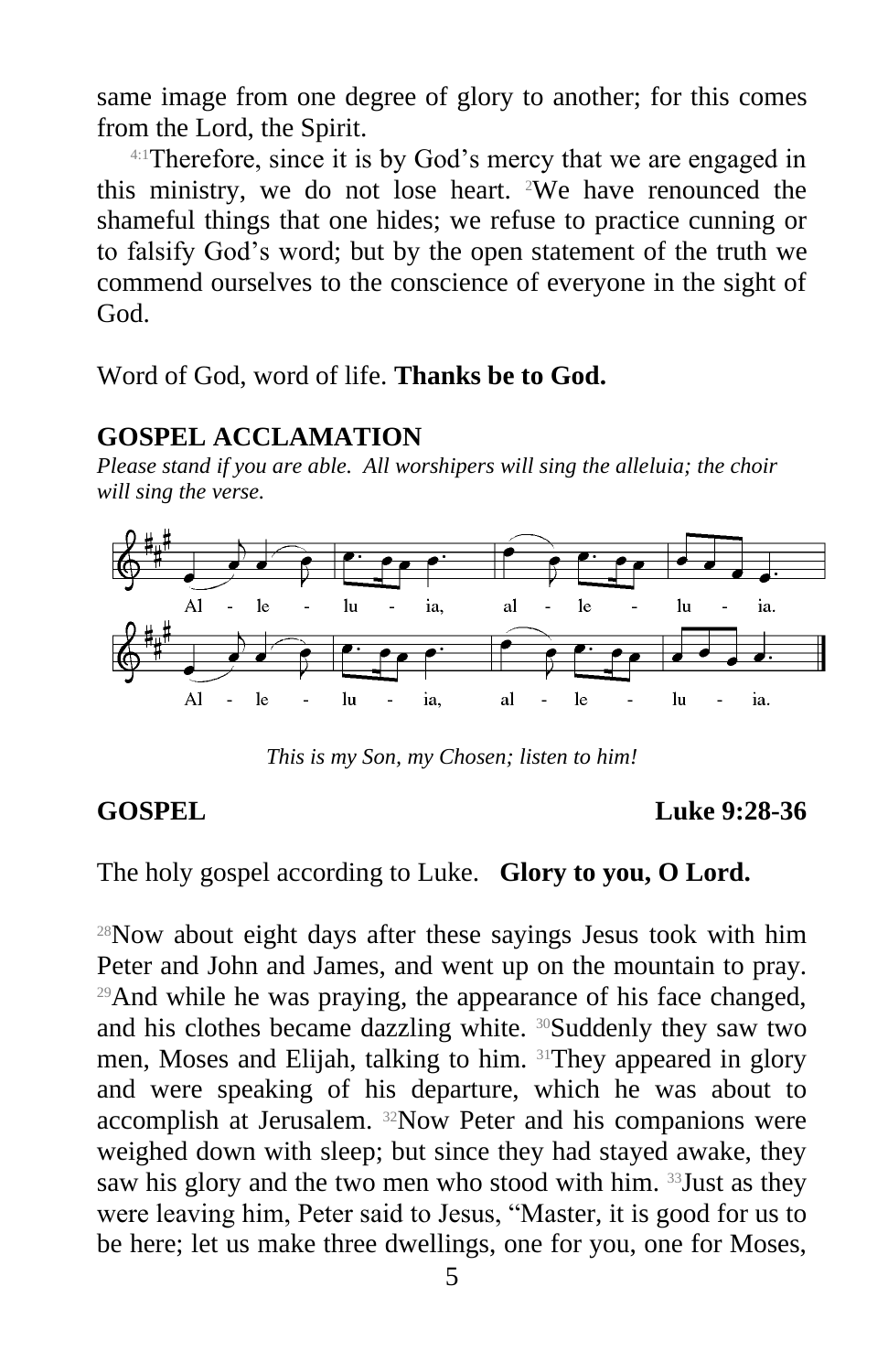and one for Elijah"—not knowing what he said. 34While he was saying this, a cloud came and overshadowed them; and they were terrified as they entered the cloud. 35Then from the cloud came a voice that said, "This is my Son, my Chosen; listen to him!" <sup>36</sup>When the voice had spoken, Jesus was found alone. And they kept silent and in those days told no one any of the things they had seen.

The gospel of our Lord. **Praise to you, O Christ.**

*Please be seated.*

#### **SERMON**

*Please stand if you are able.*

**HYMN OF THE DAY** "Holy God, Holy and Glorious" **ELW 637**

#### **THE NICENE CREED**

Let us profess our faith in the words of the Nicene Creed.

**We believe in one God, the Father, the Almighty, maker of heaven and earth, of all that is, seen and unseen.**

**We believe in one Lord, Jesus Christ, the only Son of God, eternally begotten of the Father, God from God, Light from Light, true God from true God, begotten, not made, of on Being with the Father; through him all things were made. For us and for our salvation he came down from heaven, was incarnate of the Holy Spirit and the virgin Mary and became truly human. For our sake he was crucified under Pontius Pilate; he suffered death and was buried. On the third day he rose again in accordance with the scriptures; he ascended into heaven and is seated at the right hand of the Father. He will come again in glory to judge the living and the dead, and his kingdom will have no end.**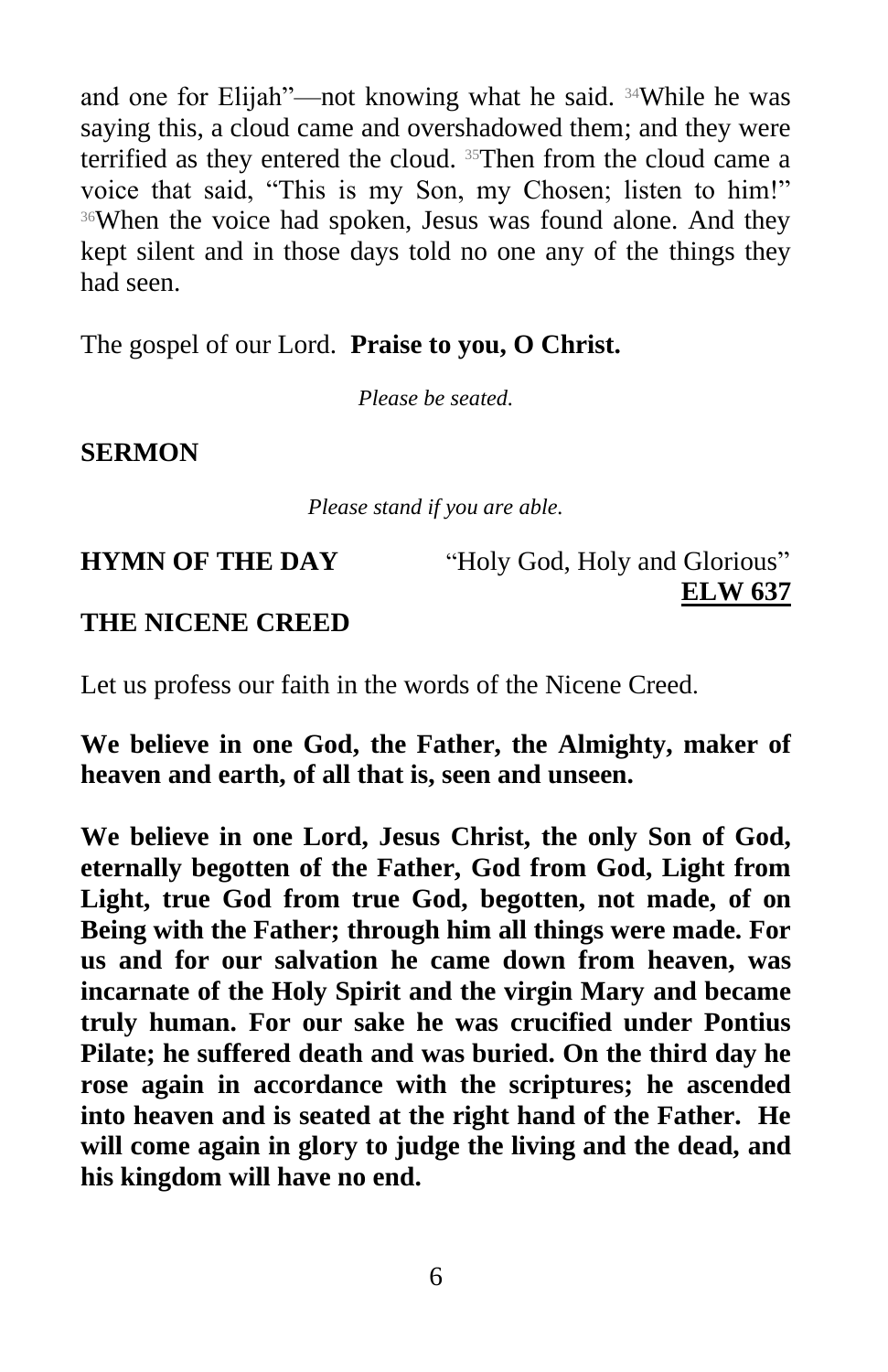**We believe in the Holy Spirit, the Lord, the giver of life, who proceeds from the Father, who with the Father and the Son is worshiped and glorified, who has spoken through the prophets. We believe in one holy catholic and apostolic church. We acknowledge one baptism for the forgiveness of sins. We look for the resurrection of the dead, and the life of the world to come. Amen.**

# **PRAYERS OF THE CHURCH**

The Spirit of the Lord is poured out upon us in abundance; so we are bold to pray for the church, the world, and all that God has made.

#### *A brief silence*

Transform us by your greatness, O God. Send us down the mountain to share joy with all people. Make us agents of change, confident that your hope will vanquish despair and your goodness will conquer evil. God of grace, **hear our prayer.**

The mountains and valleys sing your praise. Dazzle us with your presence in every landscape: bluffs built by ancient glaciers, canyons carved by flowing rivers, flat horizons with uninterrupted views, and sands shaped by ocean tides. God of grace, **hear our prayer.**

You love justice and establish equity. Strengthen leaders of local governments, community nonprofits, and grassroots campaigns. Bless them with gifts of integrity, creativity, and sound conscience. Build up safe and joyful communities where all people may thrive. God of grace, **hear our prayer.**

Heal those who are in distress (*especially*). Give patience to those waiting for answers. Grant hope to those who have reached the limits of treatment. Give compassionate hearts to those who accompany loved ones through illness and uncertainty. God of grace, **hear our prayer.**

7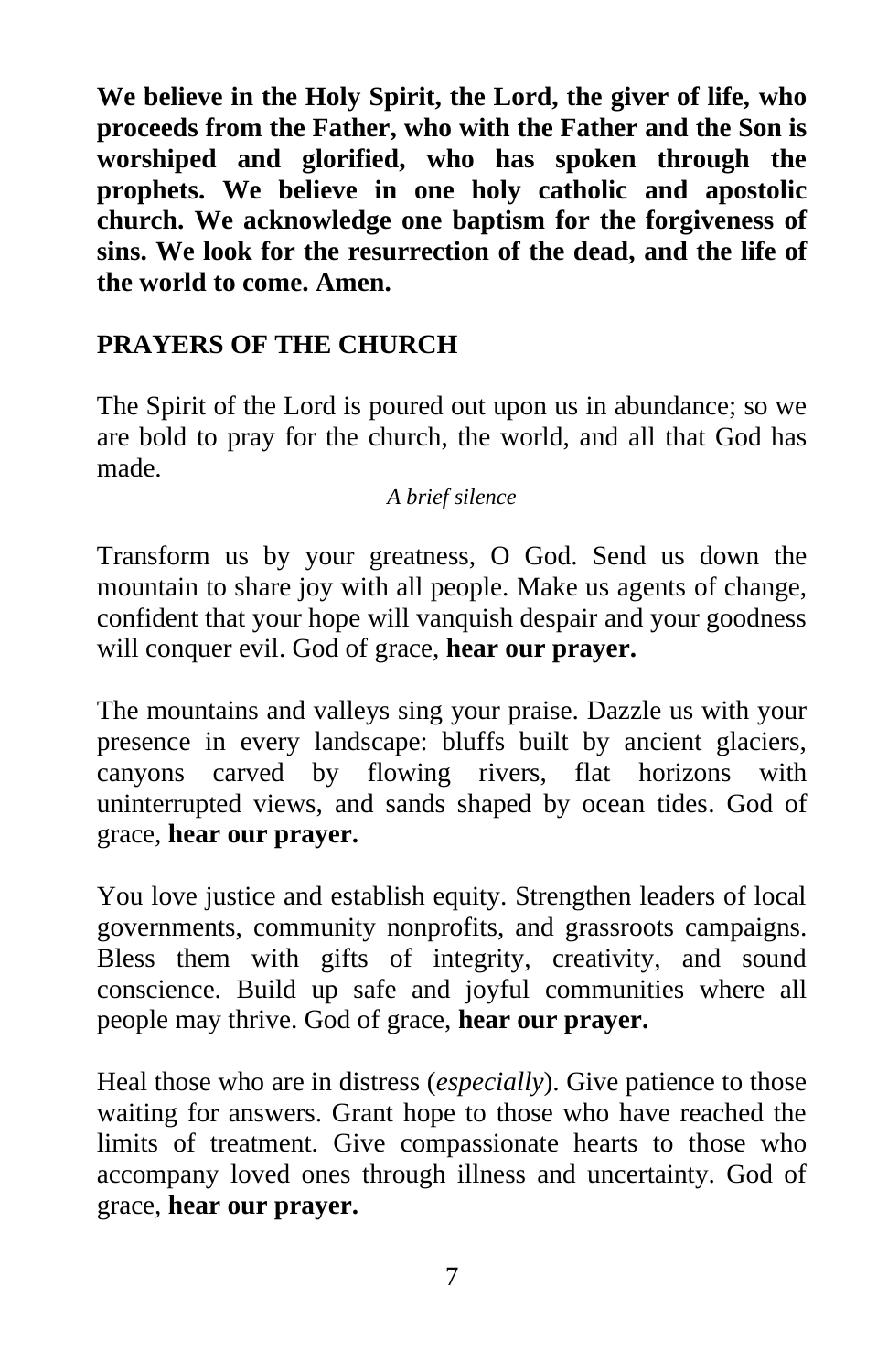Today we shout alleluia from the mountaintop; this week we enter the wilderness of Lent. Bless all who prepare and lead us in worship during this change of season: pastors, deacons, musicians, and all who contribute to our worship life. God of grace, **hear our prayer.**

Blessed are they who listened to Christ's voice in this life and now rest with him. Transform us from glory into glory, and give us your peace, that we do not lose heart. God of grace, **hear our prayer.**

Since we have such great hope in your promises, O God, we lift these and all of our prayers to you in confidence and faith; through Jesus Christ our Savior. **Amen.**

# **SHARING THE PEACE**

The peace of the Lord be with you always. **And also with you.**

### **RECEIVING OUR OFFERINGS**

| <b>ANTHEM</b> | "O Splendor of God's Glory Bright" |
|---------------|------------------------------------|
|               | - David Bridges                    |

**PRAYER** *Please stand if you are able.*

Let us pray. Blessed are you, O God, Sovereign of the universe. You offer us new beginnings and guide us on our journey. **Lead us to your table, nourish us with this heavenly food, and prepare us to carry your love to a hungry world, in the name of Christ our light. Amen.**

#### **THE GREAT THANKSGIVING**

The Lord be with you. **And also with you.**

Lift up your hearts. **We lift them to the Lord.**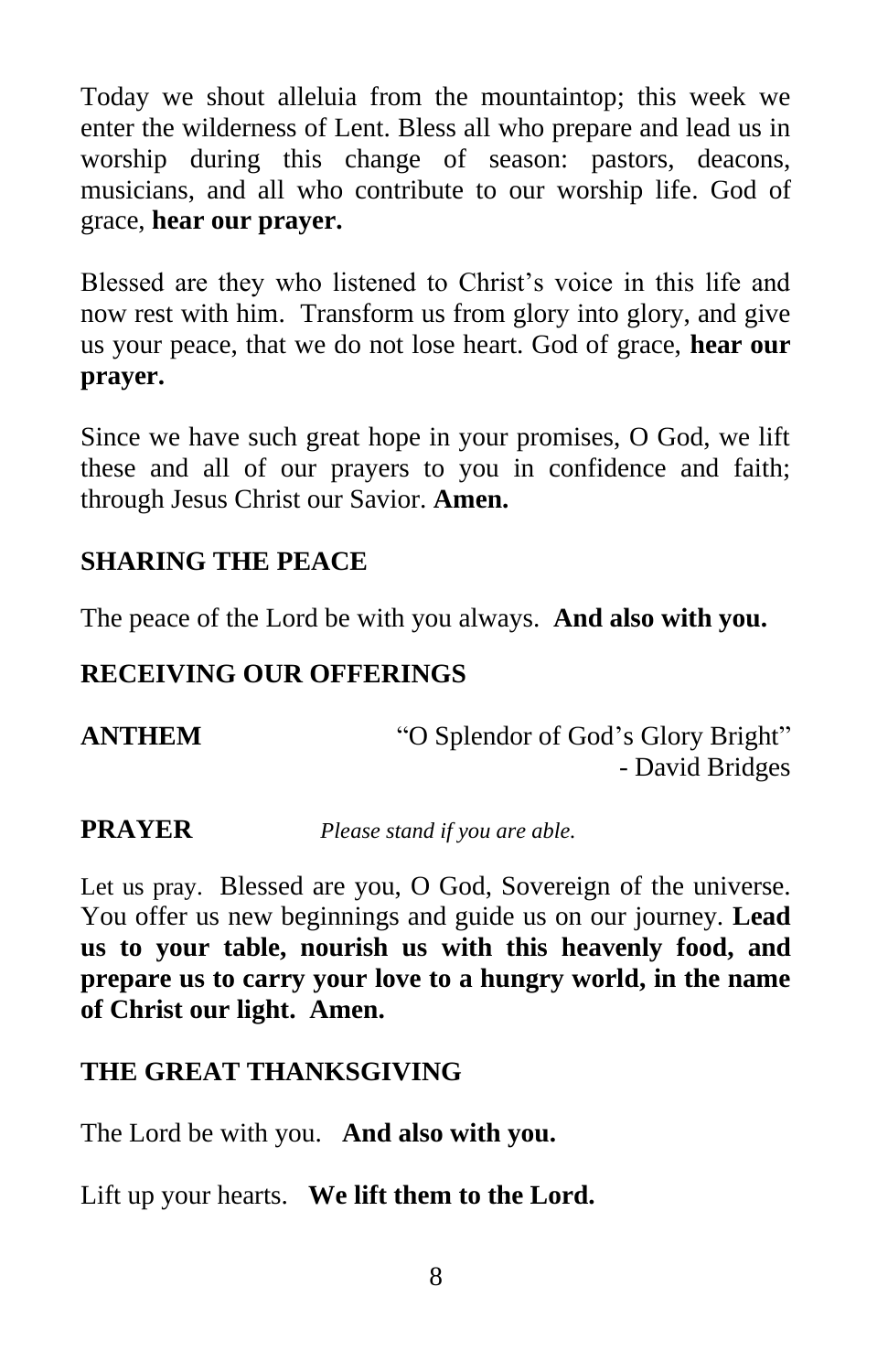#### Let us give thanks to the Lord our God. **It is right to give our thanks and praise.**

It is indeed right, our duty and our joy, that we should at all times and in all places give thanks and praise to you, almighty and merciful God, through our Savior Jesus Christ; who on this day overcame death and the grave, and by his glorious resurrection opened to us the way of everlasting life. And so, with all the choirs of angels, with the church on earth and the hosts of heaven, we praise your name and join their unending hymn:

**SANCTUS ELW S108**



Holy, mighty, and merciful Lord, heaven and earth are full of your glory. In great love you sent to us Jesus, your Son, who reached out to heal the sick and suffering, who preached good news to the poor, and who, on the cross, opened his arms to all.

In the night in which he was betrayed, our Lord Jesus took bread, and gave thanks; broke it, and gave it to his disciples, saying: Take and eat; this is my body, given for you. Do this for the remembrance of me.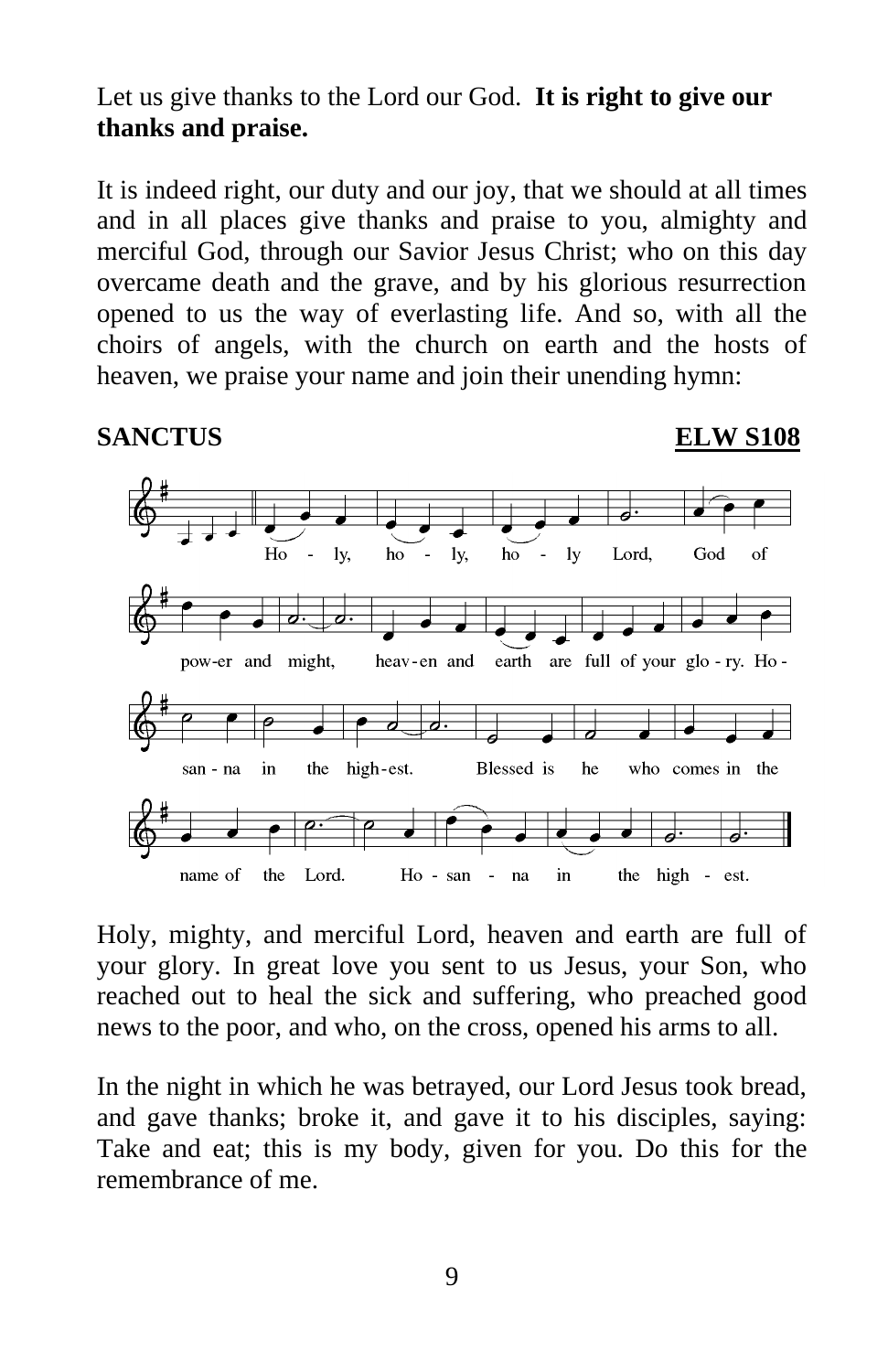Again, after supper, he took the cup, gave thanks, and gave it for all to drink, saying: This cup is the new covenant in my blood, shed for you and for all people for the forgiveness of sin. Do this for the remembrance of me.

Remembering, therefore, his death, resurrection, and ascension, we await his coming in glory. **Christ has died. Christ is risen. Christ will come again.** 

Pour out upon us the Spirit of your love, O Lord, and unite the wills of all who share this heavenly food, the body and blood of Jesus Christ, our Lord; to whom, with you and the Holy Spirit, be all honor and glory, now and forever. **Amen.**

### **THE LORD'S PRAYER**

Lord, remember us in your kingdom and teach us to pray.

**Our Father, who art in heaven, hallowed be thy name, thy kingdom come, thy will be done, on earth as it is in heaven.**

**Give us this day our daily bread; and forgive us our trespasses, as we forgive those who trespass against us; and lead us not into temptation, but deliver us from evil.**

**For thine is the kingdom, and the power, and the glory, forever and ever. Amen.**

#### **INVITATION**

Come to God's table. There is a place for you and enough for all.

*Please be seated.*

# **LAMB OF GOD ELW S112**



10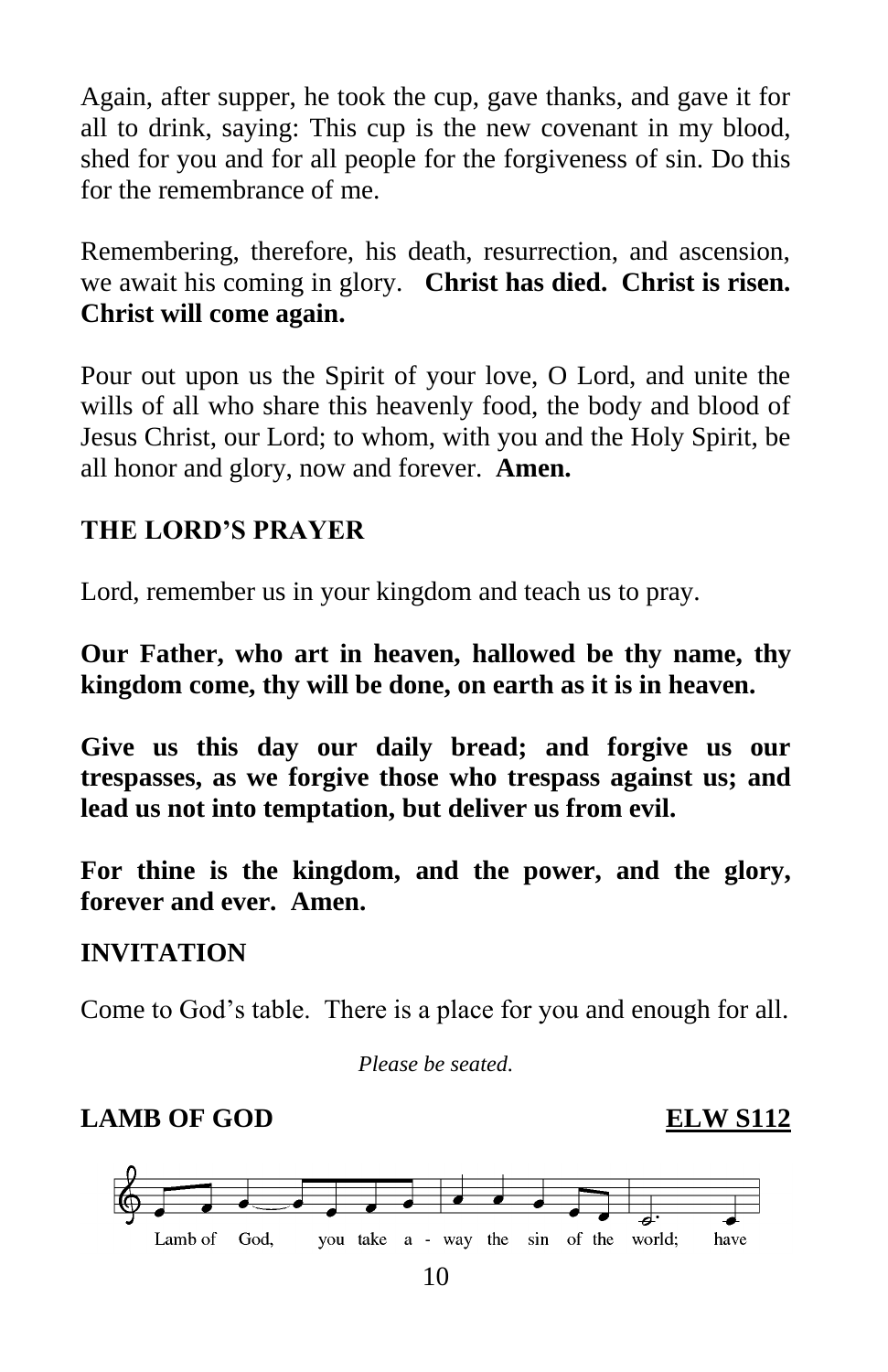

### **MUSIC DURING THE DISTRIBUTION**

"The Lightener of the Skies" - K. Lee Scott

Colton Wright, vocalist *Please stand if you are able.*

# **PRAYER**

Let us pray. We give you thanks, gracious God, for we have feasted on the abundance of your house. **Send us to bring good news and to proclaim your favor to all, strengthened with the richness of your grace in your Son, Jesus Christ. Amen.**

# **BENEDICTION**

The Lord bless you and keep you. The Lord's face shine on you with grace and mercy. The Lord look upon you with favor and  $\pm$ give you peace. **Amen.**

**SENDING HYMN** "Alleluia, Song of Gladness" **ELW 318**

#### **DISMISSAL**

Go in peace to love and serve the Lord. **Thanks be to God.**